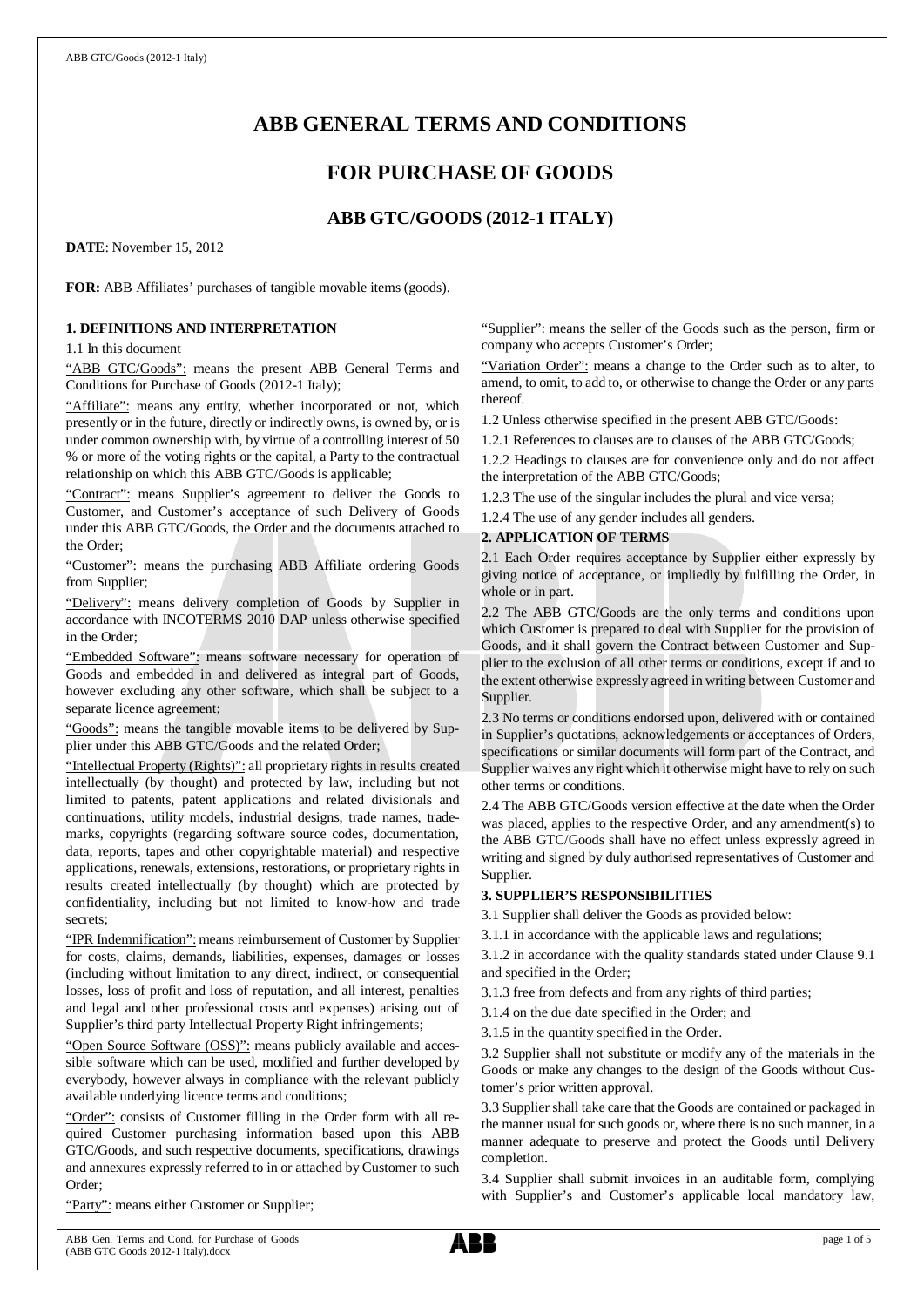### ABB GTC/Goods (2012-1 Italy)

generally accepted accounting principles and the specific Customer requirements, containing the following minimum information: Supplier name, address and reference person including contact details (telephone, e-mail etc.); invoice date; invoice number; Order number (same as stated in the Order); Supplier number (same as stated in the Order); address of Customer; quantity; specification of Goods supplied; price (total amount invoiced); currency; tax or VAT amount; tax or VAT number; payment terms.

3.5 Invoices shall be issued to Customer as stated in the Order and sent to the invoice address specified in the Order.

3.6 Customer may issue Variation Orders to Supplier to alter, amend, omit, add to, or otherwise change ordered Goods or parts thereof, and Supplier shall carry out such Variation Orders under the Order and/or ABB GTC/Goods. Agreed unit prices stated in the Order and/or otherwise agreed between Customer and Supplier shall apply.

3.7 In no event Supplier shall suspend the Delivery of any Goods to Customer.

## **4. CUSTOMER'S RESPONSIBILITIES**

4.1 In consideration of the Goods delivered by Supplier in accordance with the terms and conditions of the respective Order and the ABB GTC/Goods, Customer shall pay to Supplier the purchase price stated in the Order provided the invoice fulfils the requirements of Clause 3.4.

4.2 Customer reserves the right to set off such amount owed to Supplier, or withhold payment for Goods not provided in accordance with the Order and the ABB GTC/Goods.

## **5. DELIVERY**

5.1 The Goods shall be delivered in accordance with INCOTERMS 2010 DAP, to the point of delivery specified in the Order, or Customer's place of business if no other point of delivery has been specified by Customer.

5.2 Supplier shall ensure that each Delivery is accompanied by a delivery note, which shall contain the following minimum information (unless required otherwise by Customer): the Order number, date of Order, number of packages and contents and, in the case of part delivery, the outstanding balance remaining to be delivered.

5.3 The Goods shall be delivered during Customer's business operation hours unless otherwise requested by Customer.

5.4 Upon Delivery, Supplier (or its appointed carrier) shall provide Customer with such export documents as are necessary together with a delivery note.

5.5 Ownership (title) of the Goods shall pass to Customer at Delivery, except if otherwise expressly agreed. However, to the extent that the Goods contain Embedded Software, ownership (title) regarding such Embedded Software shall not be passed to Customer, however Customer and all users shall have a worldwide, irrevocable, perpetual, royalty-free right to use the Embedded Software as an integral part of such Goods or for servicing the Goods. In the event the Embedded Software or any part thereof is owned by a third party, Supplier shall be responsible for obtaining the respective software licences necessary from the third party before Delivery to comply with its obligations under the Order.

5.6 In the event the Embedded Software contains or uses Open Source Software, Supplier must fully specify and inform Customer in writing and prior to Delivery about all Open Source Software implemented into or used by the Embedded Software. In the event that Customer cannot approve any Open Source Software components contained in or used by the Embedded Software, Supplier agrees to replace or substitute the affected Open Source Software component(s) contained in or used by the Embedded Software.

5.7 Supplier shall invoice Customer upon Delivery in accordance with Clause 3.4, but such invoicing shall be conducted separately from despatch of the Goods to Customer.

### **6. ACCEPTANCE OF GOODS**

6.1 Customer shall not be deemed to have accepted any Goods until it has had a reasonable time to inspect them following Delivery or, in the case of a defect in the Goods, until a reasonable time after such defect has become apparent.

6.2 If any Goods delivered to Customer do not comply with Clause 3 (Supplier's Responsibilities), or are otherwise not in conformity with the Order, then, without limiting any other right or remedy that Customer may have under Clause 10 (Remedies), Customer may reject the Goods and request replacement of the Goods or recover all payments made to Supplier by Customer.

## **7. DELAYED DELIVERY**

If Delivery of the Goods does not comply with the agreed delivery date(s) then, without prejudice to any other rights which it may have, Customer reserves the right to:

7.1 terminate the Contract in whole or in part;

7.2 refuse any subsequent delivery of the Goods which Supplier attempts to make;

7.3 recover from Supplier any expenditure reasonably incurred by Customer in obtaining the Goods in substitution from another supplier;

7.4 claim damages for any additional costs, loss or expenses incurred by Customer which are reasonably attributable to Supplier's failure to deliver the Goods on the agreed delivery date; and

7.5 claim additional compensation for liquidated damages if such compensation right is expressly stated in the respective Order.

## **8. INSPECTION OF GOODS**

8.1 At any time prior to Delivery and during Supplier's business hours, Customer shall have the right at its cost to (i) inspect the Goods and Supplier's manufacturing units upon providing reasonable notice, and/or (ii) request test samples of the respective Goods, or any parts or materials thereof.

8.2 If the results of such inspection or test sampling cause Customer to be of the opinion that the Goods do not conform or are unlikely to conform with the Order or with any specifications and/or patterns supplied or advised by Customer to Supplier, Customer shall inform Supplier and Supplier shall immediately take such action as is necessary to ensure conformity with the Order. In addition Supplier shall carry out such necessary additional inspection or testing at Supplier's own cost whereby Customer shall be entitled to be present and in attendance.

8.3 Notwithstanding any inspection or test sampling by Customer, Supplier shall remain fully responsible for the Goods compliance with the Order. This applies whether or not Customer has exercised its right of inspection and/or testing and shall not limit Supplier's obligations under the Order. For the avoidance of doubt, inspection or testing of Goods by Customer shall in no event exempt Supplier from or limit Supplier's warranties or liability in any way.

## **9. WARRANTY**

9.1 Supplier warrants that the Goods:

9.1.1 comply with all agreed specifications, including all specified material, workmanship and the like, documentation and quality requirements, or in absence thereof are fit for the purposes for which goods of the same description type would ordinarily be used and keep the functionality and performance as expected by Customer according to Supplier's information, documentation and statements;

9.1.2 are fit for any particular purpose expressly or impliedly made known to Supplier in the Order and/or Order related documents;

9.1.3 are new and unused at the date of Delivery;

9.1.4 are free from defects and rights of third parties;

9.1.5 possess the qualities which Supplier has held out to Customer as a sample or model;

9.1.6 comply with Clause 12 (Compliance with Relevant Law).

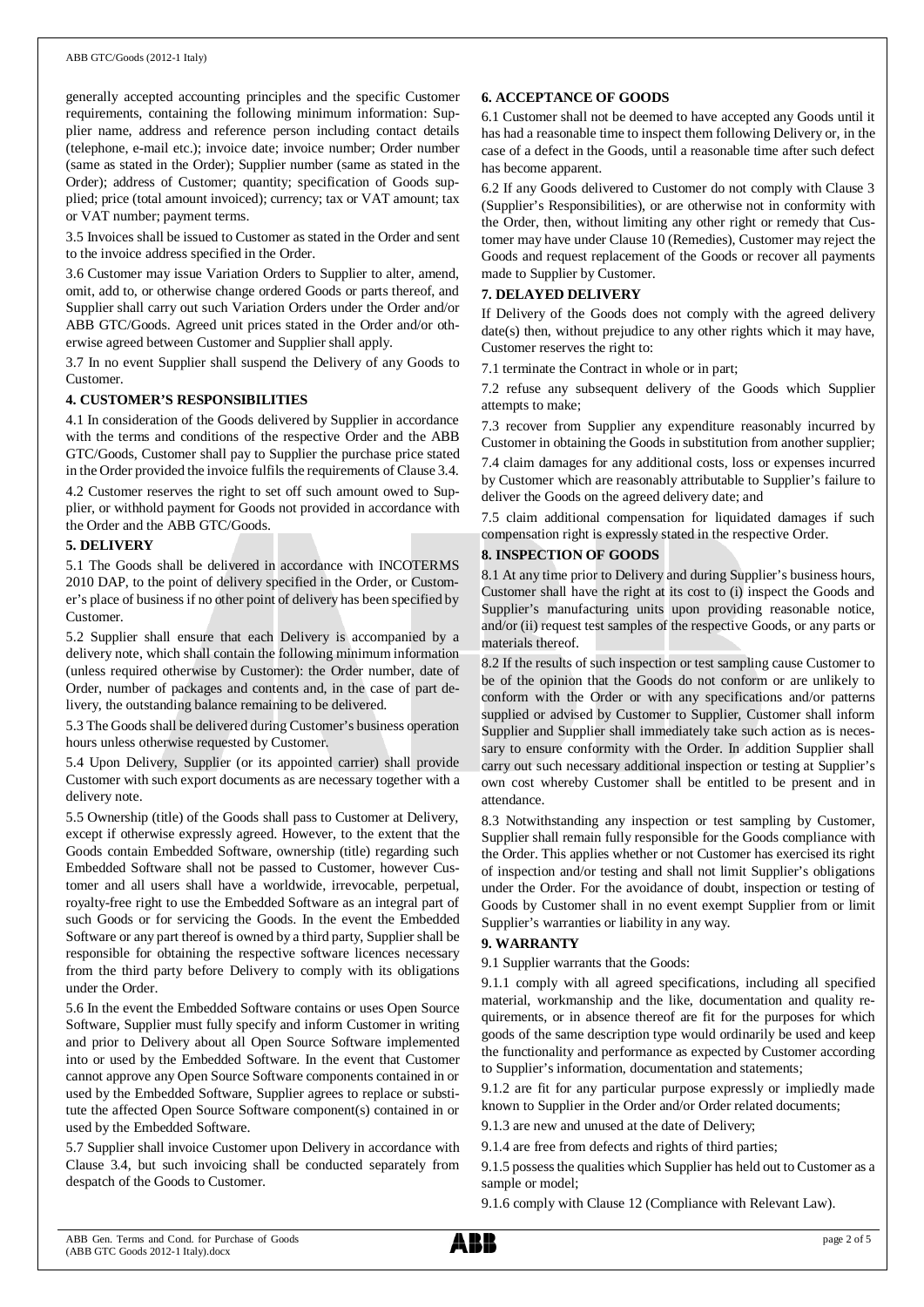#### ABB GTC/Goods (2012-1 Italy)

9.2 The warranty period shall be twenty four (24) months from Delivery, or such other time period stated in the Order or otherwise expressly agreed in the Contract.

9.3 In case of non-compliance with the warranty provided under this Clause, Customer shall be entitled to enforce the remedies provided in Clause 10 (Remedies) hereunder.

### **10. REMEDIES**

10.1 In case of breach of warranty under Clause 9 (Warranty) or if Supplier otherwise fails to comply with any of the terms of the respective Order, Customer shall give notice in writing to Supplier of such breach of warranty and provide Supplier an opportunity to swiftly remedy it. If no Supplier action to remedy such breach has been taken within forty eight (48) hours of receiving such Customer notification, Customer shall be entitled to any one or more of the following remedies at its own discretion and at Supplier's own expense:

10.1.1 to give Supplier another opportunity to carry out any additional work necessary to ensure that the terms and conditions of the Order are fulfilled;

10.1.2 to carry out (or to instruct a third party to carry out) any additional work necessary to make the Goods comply with the Order;

10.1.3 to obtain prompt replacement of the defective Goods by Goods conforming with the Order without defects;

10.1.4 to refuse to accept any further Goods, but without exemption from Supplier's liability for the defective Goods delivered by Supplier;

10.1.5 to claim such damages as may have been sustained by Customer as a result of Supplier's breaches of the respective Order;

10.1.6 to terminate the Contract in accordance with Clause 15.2.

10.2 In the event that Clauses 10.1.1, 10.1.2 or 10.1.3 apply, the entire warranty period of Clause 9.2 shall be restarted.

10.3 The rights and remedies available to Customer and contained in the ABB GTC/Goods are cumulative and are not exclusive of any rights or remedies available at law or in equity.

### **11. INTELLECTUAL PROPERTY**

11.1 In the event that the Goods (and/or the Embedded Software) delivered by Supplier infringe any third party Intellectual Property Rights, Supplier shall, notwithstanding anything provided to the contrary or otherwise contained in this ABB GTC/Goods, the Order, or the Contract, provide IPR Indemnification to Customer. The IPR Indemnification applies whether or not Supplier may have been negligent or at fault and does not limit any further compensation rights of Customer. Supplier's obligation to indemnify Customer as provided under this Clause shall not apply if and to the extent the liability or damage was caused by Customer's own pre-existing Intellectual Property Rights contributed to, or implemented into the Goods provided by Supplier.

11.2 If any infringement claim is made against Customer, Customer may without prejudice to its rights under Clause 11.1 also request at its discretion and at Supplier's cost that Supplier (i) procures for Customer the right to continue using the Goods; (ii) modifies the Goods so that they cease to be infringing; or (iii) replaces the Goods so that they become non-infringing.

11.3 In the event Supplier cannot fulfil Customer's above request, Customer shall be entitled to terminate the Order, to reclaim all sums which Customer has paid to Supplier under the Order and to claim compensation in accordance with Clause 11.1 and for any other costs, losses or damages incurred whatsoever.

## **12. COMPLIANCE WITH RELEVANT LAW**

12.1 The Goods covered by this ABB GTC/Goods shall be provided by Supplier in compliance with all relevant legislation, regulations, and codes of practice, guidance and other requirements of any relevant government or governmental agency applicable to Supplier. To the extent that such regulations are advisory rather than mandatory, the standard of compliance to be achieved by Supplier shall be in compliance with the generally accepted best practice of the relevant industry.

12.2 Both Parties warrant that each will not, directly or indirectly, and that each has no knowledge that the other Party or any third parties will, directly or indirectly, make any payment, gift or other commitment to its customers, to government officials or to agents, directors and employees of each Party, or any other party in a manner contrary to applicable laws (including but not limited to the U. S. Foreign Corrupt Practices Act and, where applicable, legislation enacted by member states and signatories implementing the OECD (Convention Combating Bribery of Foreign Officials), and shall comply with all relevant laws, regulations, ordinances and rules regarding bribery and corruption. Nothing in this ABB GTC/Goods shall render either Party or any of its Affiliates liable to reimburse the other for any such consideration given or promised.

12.3 Either Party's material violation of any of the obligations contained in this Clause 12 (Compliance with Relevant Law) may be considered by the other Party to be a material breach of the respective contractual relationship for the sale of Goods to which this ABB GTC/Goods applies, and shall entitle such Party to terminate such contractual relationship with immediate effect and without prejudice to any further right or remedies under such contractual relationship or applicable law.

12.4 Supplier shall indemnify without any agreed limitations Customer for all liabilities, damages, costs, or expenses incurred as a result of any such violation of the above mentioned obligations and termination of the respective contractual relationship for the sale of Goods.

12.5 Upon signing an Order to which this ABB GTC/Goods applies, Supplier herewith acknowledges and confirms that it has been provided information on how to access ABB's Code of Conduct and ABB's Supplier Code of Conduct online (Web portal: [www.abb.com](http://www.abb.com/)). Supplier agrees to perform its contractual obligations under the ABB GTC/Goods and the respective contractual relationship with substantially similar standards of ethical behaviour as stated in the above mentioned ABB Codes of Conduct.

12.6 Supplier must comply with the ABB Lists of Prohibited and Restricted Substances (available under [www.abb.com](http://www.abb.com/) - Supplying to ABB - Doing Business with ABB).

## **13. CONFIDENTIALITY AND DATA PROTECTION**

## 13.1 Supplier shall:

13.1.1 Unless otherwise agreed in writing, keep in strict confidence all technical or commercial information, specifications, inventions, processes or initiatives of Customer which have been disclosed to Supplier by Customer or its agents and any other information concerning Customer's business or its products and/or its technologies, and which Supplier obtains in connection with the Goods (whether before or after acceptance of the Order). Supplier shall restrict disclosure of such confidential material to such of its employees, agents or sub-contractors as need to know the same for the purpose of the provision of the Goods to Customer. Supplier shall ensure that such employees, agents, sub-contractors or other third parties are subject to and comply with the same obligations of confidentiality as applicable to Supplier and shall be liable for any unauthorized disclosures;

13.1.2 Apply reasonable safeguards against the unauthorised disclosure of Customer's confidential and proprietary information and protect confidential information in accordance with the generally accepted standards of protection in the related industry, or in the same manner and to the same degree that it protects its own confidential and proprietary information – whichever standard is the higher. Supplier may disclose confidential information to "Permitted Additional Recipients" (which means Supplier's authorised representatives, including auditors, counsels, consultants and advisors) provided always that such Permitted Additional Recipients sign with Supplier a confidentiality agreement with terminology substantially similar hereto or where

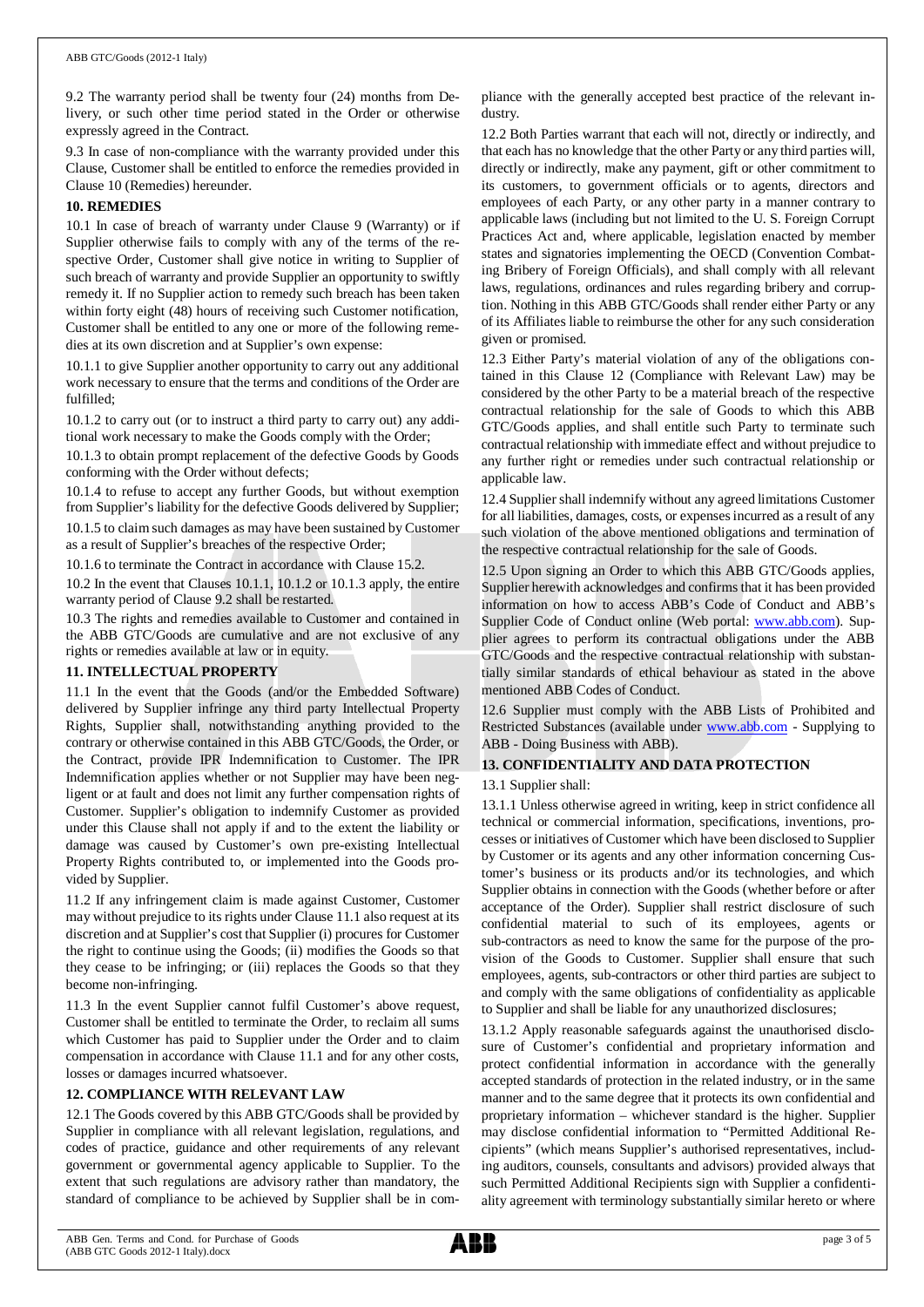applicable, are required to comply with codes of professional conduct ensuring confidentiality of such information;

13.1.3 Take all necessary steps to ensure that Customer's data or information which come into its possession or control in the course of delivering the Goods are protected. In particular Supplier shall not (i) use Customer's data or information for any other purposes than for delivering the Goods, or (ii) reproduce the data or information in whole or in part in any form except as may be required by the respective contractual documents, or (iii) disclose Customer's data or information to any third party not authorised by Customer to receive it, except with the prior written consent of Customer;

13.1.4 Install and update at its own costs required adequate virus protection software and operating system security patches for all computers and software utilized in connection with delivering the Goods and shall provide updates to Customer if so requested by Customer.

13.2 Supplier agrees that Customer shall be allowed to provide any information received from Supplier to any other ABB Affiliate.

## **14. LIABILITY AND INDEMNITY**

14.1 Without prejudice to applicable mandatory law or unless otherwise agreed between the Parties, Supplier shall compensate/indemnify Customer for all damages and losses in connection with the Goods whether or not Supplier may have been negligent or at fault (i) for Supplier's breaches of the terms of Contract, and (ii) for any claim, except for IPR Indemnification for which Clause 11 (Intellectual Property) applies, made by a third party (including employees of Supplier) against Customer in connection with the Goods and to the extent that the respective liability, loss, damage, injury, cost or expense was caused by, relates to or arises from the Goods delivered by Supplier and/or its sub-contractors. Upon Customer's request Supplier shall defend Customer against any third party claims.

14.2 Supplier shall be responsible for observance of all of its suppliers and/or sub-contractors, and it shall be responsible for the acts, defaults, negligence or obligations of any of its suppliers and/or sub-contractors, its agents, servants or workmen as fully as if they were the acts, defaults, negligence or obligations of Supplier.

14.3 The provisions of this Clause 14 (Liability and Indemnity) shall survive any performance, acceptance or payment pursuant to this ABB GTC/Goods and shall extend to any substituted or replacement Goods delivered by Supplier to Customer.

14.4 Unless otherwise expressly stated in the respective Order, Supplier shall maintain in force, and upon request provide evidence of, adequate liability insurance and statutory worker's compensation/employer's liability insurance with reputable and financially sound insurers. Nothing contained in this Clause 14 (Liability and Indemnity) shall relieve Supplier from any of its contractual or other legal liabilities. The insured amount cannot be considered nor construed as limitation of liability.

14.5 Customer reserves the right to set off any claims under the Order against any amounts owed to Supplier.

## **15. TERM AND TERMINATION OF ORDERS**

15.1 The respective contractual relationship established by an Order under this ABB GTC/Goods may be terminated for convenience in whole or in part by Customer upon giving Supplier thirty (30) calendar days written notice, unless otherwise expressly stated in the relevant Order. In such event Customer shall pay to Supplier the value of the already delivered but unpaid parts of the Goods and proven direct costs reasonably incurred by Supplier for the undelivered and unpaid parts of the Goods, however in no event more than the agreed purchase price for the Goods under the respective Order. No further compensation shall be due to Supplier.

15.2 In the event of Supplier's breach of the Contract, including a breach of warranty, Customer shall be entitled to terminate the respective Contract established by an Order under this ABB GTC/Goods

if Supplier fails to take adequate and timely actions to remedy a breach as requested by Customer. In such event, Customer shall have no obligation to compensate Supplier for the already delivered but unpaid parts of the Goods and Supplier shall be obliged to pay back to Customer any remuneration received from Customer for the Goods and take back the Goods at Supplier's own cost and risk.

15.3 Upon termination Supplier shall immediately and at Supplier's expense safely return to Customer all respective Customer property (including any documentation, data, and applicable Intellectual Property) and Customer information then in Supplier's possession or under Supplier's control and provide Customer with the complete information and documentation about the already delivered parts of the Goods.

## **16. FORCE MAJEURE**

16.1 Neither Party shall be liable for any delay in performing or for failure to perform its obligations under a respective Order if the delay or failure results from an event of "Force Majeure." For clarification, Force Majeure means an event that was not foreseeable by the affected Party at the time of execution of the respective Order, is unavoidable and outside the control of the affected Party, and for which the affected Party is not responsible, provided such event prevents the affected Party from performing the respective Order despite all reasonable efforts, and the affected Party provides notice to the other Party within five (5) calendar days from occurrence of the respective event of Force Majeure.

16.2 If an event of Force Majeure occurs which exceeds thirty (30) calendar days either Party shall have the right to terminate the relevant Order forthwith by written notice to the other Party without liability to the other Party. Each Party shall use its reasonable endeavours to minimise the effects of any event of Force Majeure.

## **17. ASSIGNMENT AND SUB-CONTRACTING**

17.1 Supplier shall not assign, sub-contract, transfer, or encumber an Order or any parts thereof (including any monetary receivables from Customer) without prior written approval of Customer.

17.2 Customer may at any time assign, transfer, encumber, sub-contract or deal in any other manner with all or any of its rights or obligations under the respective Order and/or ABB GTC/Goods to any of its own ABB Affiliates.

## **18. NOTICES**

Any notice shall be given by sending the same by registered mail, courier, fax or by e-mail to the address of the relevant Party as stated in the Order or to such other address as such Party may have notified in writing to the other for such purposes. E-mail and fax expressly require written confirmation issued by the receiving Party. Electronic read receipts may not under any circumstances be deemed as confirmation of notice. Electronic signatures shall not be valid, unless expressly agreed in writing by duly authorised representatives of the Parties.

## **19. WAIVERS**

Failure to enforce or exercise, at any time or for any period, any term of the ABB GTC/Goods or an Order does not constitute, and shall not be construed as, a waiver of such term and shall not affect the right later to enforce such term or any other term herein contained.

## **20. GOVERNING LAW AND DISPUTE SETTLEMENT**

20.1 The respective Order and/or ABB GTC/Goods shall be governed by and construed in accordance with the laws of the country (and/or the state, as applicable) of Customer's legal registration, however under exclusion of its conflict of law rules and the United Nations Convention on International Sale of Goods.

20.2 For domestic dispute resolution matters, whereby Customer and Supplier are registered in the same country, any dispute or difference arising out of or in connection with the respective Order and/or ABB GTC/Goods, including any question regarding its existence, validity or termination or the legal relationships established by the respective